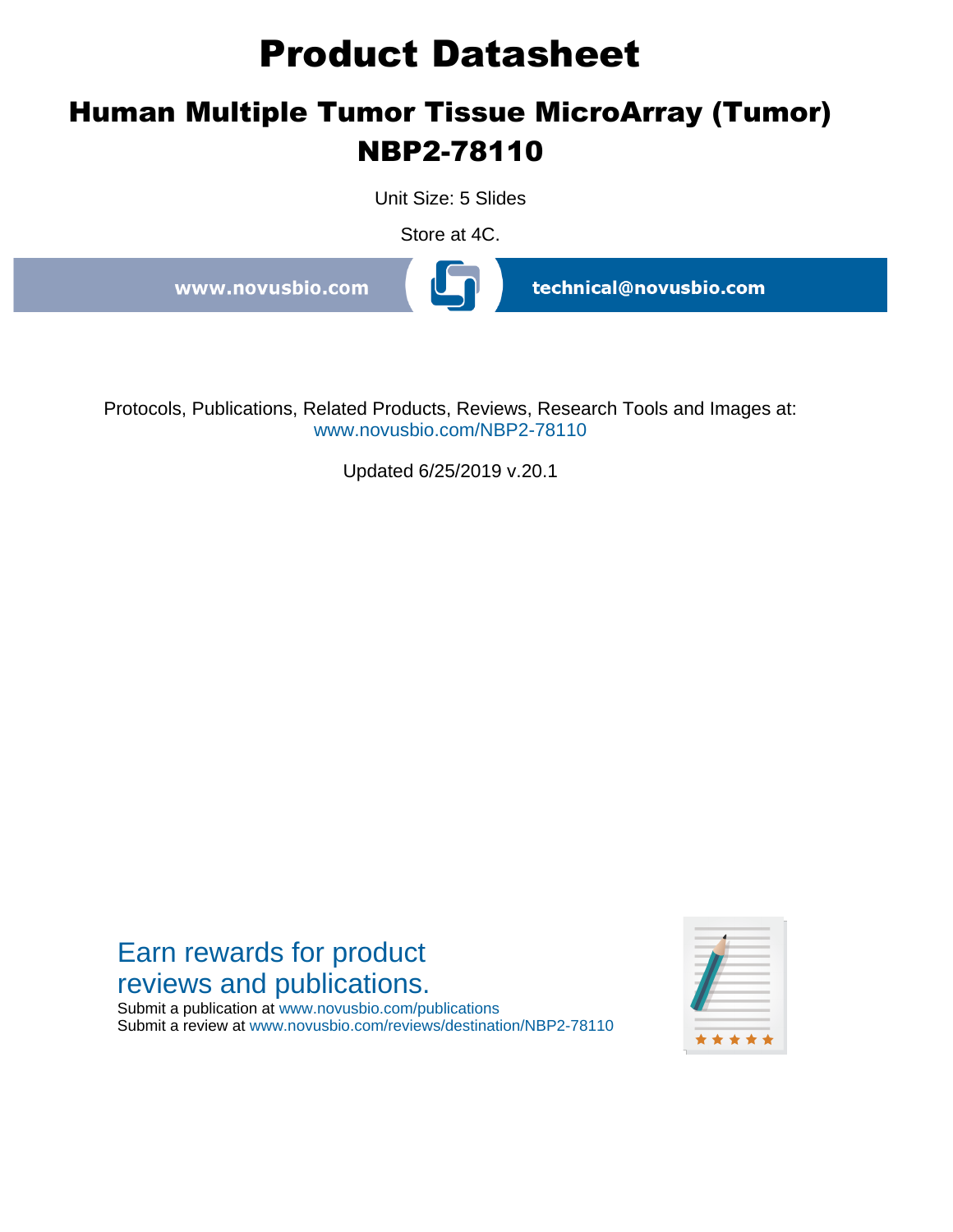#### **NBP2-78110**

Human Multiple Tumor Tissue MicroArray (Tumor)

| <b>Product Information</b>         |                                                                                                                                                                                  |
|------------------------------------|----------------------------------------------------------------------------------------------------------------------------------------------------------------------------------|
| Unit Size                          | 5 Slides                                                                                                                                                                         |
| <b>Concentration</b>               | Concentration is not relevant for this product. Please see the protocols for proper<br>use of this product.                                                                      |
| <b>Storage</b>                     | Store at 4C.                                                                                                                                                                     |
| <b>Product Description</b>         |                                                                                                                                                                                  |
| <b>Description</b>                 | Please see online datasheet for well details: www.novusbio.com/NBP2-78110                                                                                                        |
| <b>Species</b>                     | Human                                                                                                                                                                            |
| <b>Lysate Type</b>                 | Tissue                                                                                                                                                                           |
| <b>Lysate Tissue</b>               | Multi-tissue                                                                                                                                                                     |
| <b>Lysate Tissue Condition</b>     | Tumor                                                                                                                                                                            |
| <b>Product Application Details</b> |                                                                                                                                                                                  |
| <b>Applications</b>                | Immunohistochemistry, Immunohistochemistry-Paraffin, In-situ Hybridization                                                                                                       |
| <b>Recommended Dilutions</b>       | Immunohistochemistry, Immunohistochemistry-Paraffin, In-situ Hybridization                                                                                                       |
| <b>Application Notes</b>           | Each individual tissue spot should be >90% core retention and total core lost<br>from 1 slide should be no more than 5%. Please bake slides at 60C for 30<br>minutes before use. |

Complete product information can be found online at [www.novusbio.com/NBP2-78110](http://www.novusbio.com/NBP2-78110). Please contact technical service with any questions regarding the use of this product.